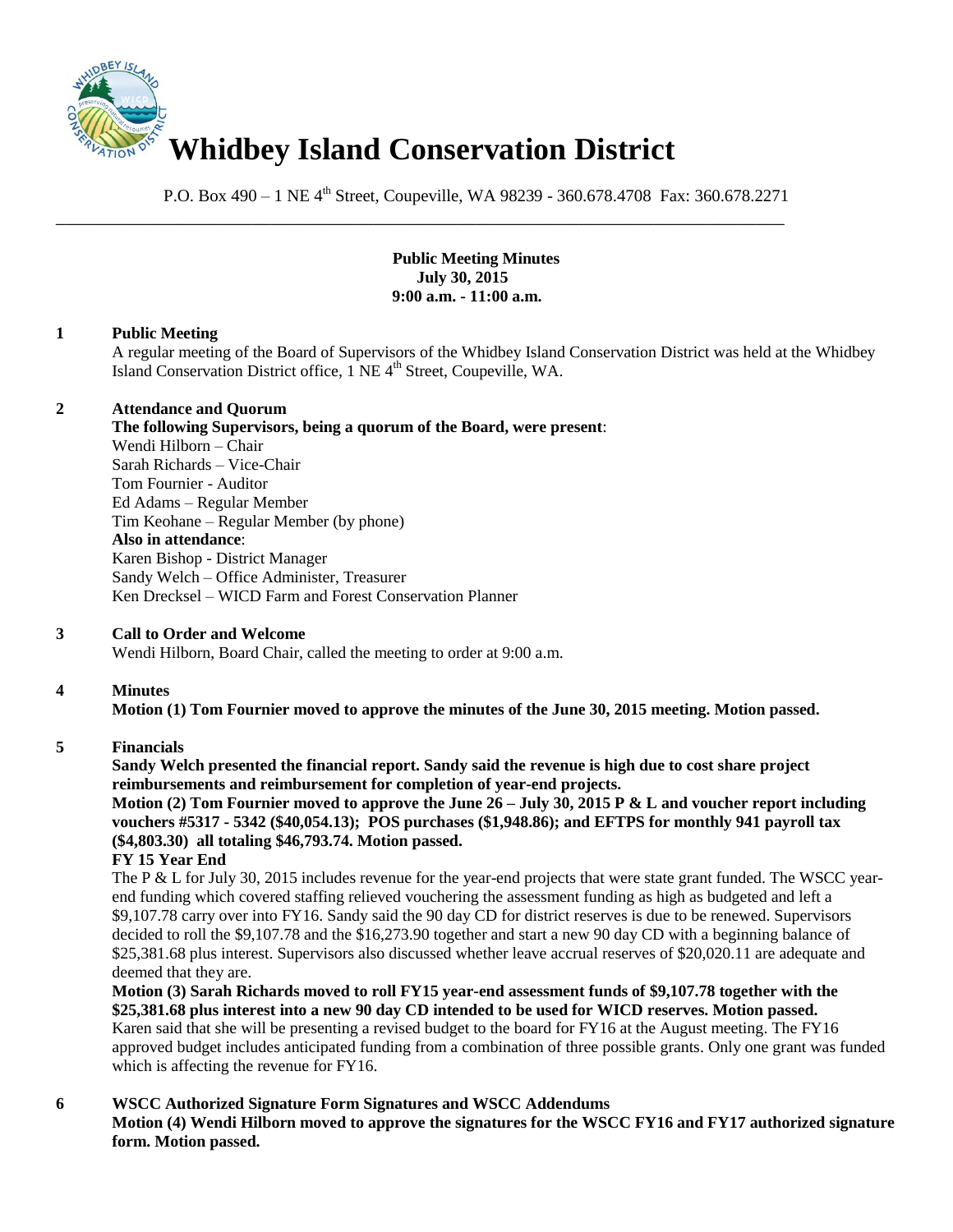**Motion (5) Ed Adams approved the WSCC Addendums with the addition to addendum language to indicate that the WSCC funding to accomplish the proposed scope of work will be augmented by other funding sources. Motion passed.** 

## **7 Cost Share Projects**

Staff presented a ranking matrix and a proposed ranking of cost share projects that have been entered in the WSCC Conservation Project Data System. Due to issues with the system, all of the projects have not been fully entered but staff asked board to review the list as of the July board meeting date.

**Motion (6) Ed Adams moved to direct staff to go forward with the NPS Farm 1 Cost Share BMP implementation project funding to assist in improving water quality in the Ebey's Watershed, from the earliest source possible, whether that is through WSCC Shellfish funding or Livestock funding. Motion passed.**  Ed reminded the board that the Marine Resources Committee has money earmarked for water quality monitoring associated with Ebey's Watershed water quality improvement projects.

**Motion (7) Tom Fournier moved to approve the updated cost share project ranking matrix and recommends clear communication with landowners that onsite implementation will begin within 6 months of notification of funding. Motion passed.** 

### **8 NRCS Report**

NRCS reported from Jared Hamman through Ken Drecksel that the EQIP deadline has been extended to October 16. This applies to regular and organic EQIP.

### **9 Presentation of Forest Plans –Ken Drecksel**

**Motion (8) Sarah Richards moved to approve Forest Plan 7\_15-1. Motion passed. Motion (9) Wendi Hilborn moved to approve Forest Plan 7\_15-2. Motion passed.** 

### **10 Staff Reports**

**Karen Bishop reported on the following:** DOE agreement with WICD Importance of the Ebey's Watershed project PSP Technical Team application for stormwater group – Rob WACD business – upcoming resolutions Farm Tour Transition

**11 Upcoming Dates, Review of Motions, Adjourn Dates:** 

> **August 12 and 13 – WSCC All Districts meeting – Ellensburg – Ed August 27, 9:00 – 11:00 WICD Board Meeting, WICD office Sept. 12 and 13 – Farm Tour October 6 – WACD Area Meeting – Kitsap CD**

**Motions:**

**Motion (1) Tom Fournier moved to approve the minutes of the June 30, 2015 meeting. Motion passed. Motion (2) Tom Fournier moved to approve the June 26 – July 30, 2015 P & L and voucher report including vouchers #5317 - 5342 (\$40,054.13); POS purchases (\$1,948.86); and EFTPS for monthly 941 payroll tax (\$4,803.30) all totaling \$46,793.74. Motion passed.**

**Motion (3) Sarah Richards moved to roll FY15 year-end assessment funds of \$9,107.78 together with the \$25,381.68 plus interest into a new 90 day CD intended to be used for WICD reserves. Motion passed. Motion (4) Wendi Hilborn moved to approve the signatures for the WSCC FY16 and FY17 authorized signature form. Motion passed.** 

**Motion (5) Ed Adams approved the WSCC Addendums with the addition to addendum language to indicate that the WSCC funding to accomplish the proposed scope of work will be augmented by other funding sources. Motion passed.** 

**Motion (6) Ed Adams moved to direct staff to go forward with the NPS Farm 1 Cost Share BMP implementation project funding to assist in improving water quality in the Ebey's Watershed, from the earliest source possible, whether that is through WSCC Shellfish funding or Livestock funding. Motion passed. Motion (7) Tom Fournier moved to approve the updated cost share project ranking matrix and recommends clear communication with landowners that onsite implementation will begin within 6 months of notification of funding. Motion passed.** 

**Motion (8) Sarah Richards moved to approve Forest Plan 7\_15-1. Motion passed.**